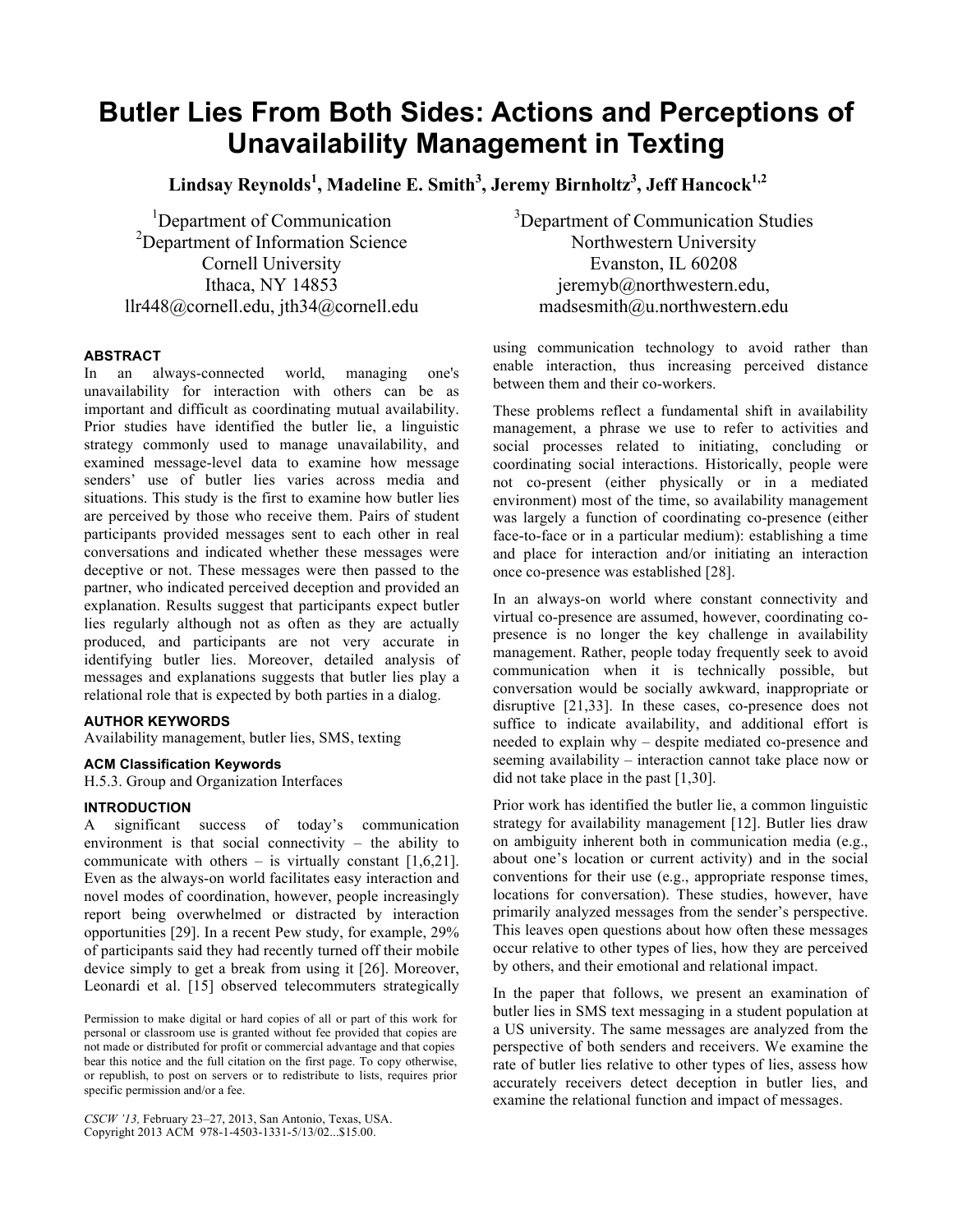# **BACKGROUND**

#### **Deception in Availability Management**

While not previously labeled as availability management, this concept has been preliminarily explored in recent literature. Aoki and Woodruff [1] argue that technologies should provide space for users to make stories about when and why they want to interact. If, for example, a person does not want to be available for a call, they could tell their interlocutor that they are in a poor phone reception area.

A key insight from Aoki and Woodruff's paper was that people sometimes use deception as a strategy for dealing with the always-on nature of modern communication (see also [4]). Salovaara et al. [24] further found that mobile device users felt a need to explain unavailability, but did not feel these explanations had to be truthful. Specifically, deception has been defined as the intentional misleading of another person [16]. To be clear, we use "lying" to refer to a subcategory of deception that involves deceptive statements by one person, that intentionally create a false belief in another person.

Following Aoki and Woodruff's approach for examining how lying can be used with technology to facilitate coordination, several studies have investigated a particular linguistic strategy for availability management, called the butler lie, which people use to avoid social interaction or to account for a failure to communicate. Butler lies were first documented in a study that asked participants to identify the lies they told in instant messaging (IM). Many butler lies involved coordinating the entry and exit of conversations, with an eye toward managing interpersonal impressions when face-threatening actions occurred, such as ending a conversation prematurely or avoiding interaction [12].

Since that initial study, several other papers have reported on how butler lies are used to manage social interactions in other text-based media, including instant messaging, SMS and BBM text messaging [12,3,23]. The resulting body of work has contributed observations about how and why butler lies are produced. First, butler lies are relatively common. Over the course of three studies, people reported lying in about ten percent of their messages overall. Of these lies, about one fifth of them are butler lies intended to manage availability, suggesting that butler lies are an important strategy for dealing with the pressures and constraints of always-on communication.

Second, butler lies draw on ambiguities that emerge from online communication, such as where someone is, what they're doing, or when they received a message. These ambiguities can be exploited in accounting for past behavior (e.g., "sorry, just got your message") or explain current or future behavior (e.g., "going to bed") in ways that are often not possible in co-present interactions where much more contextual information is shared.

Third, patterns of butler lies are affected by the norms associated with different media. IM butler lies, for example, are mostly about exiting a conversation (e.g., "Sorry, I have to go eat lunch"), while butler lies in SMS texting are most often concerned with avoiding other social interactions (e.g., "Can't meet up later, busy"), presumably because an important use of SMS among young people and students is managing their social life and interactions [11, 14]. Lastly, an important function of butler lies appears to be the management of interpersonal relationships and impressions. Explanations that people provide for their butler lies frequently involve concerns about avoiding hurting their communication partner's feelings or trying to make themselves look better. The relational importance of butler lies is also highlighted be the observation that when using a closed texting network, such as BBM, participants told more butler lies to those they coordinated with most, suggesting that butler lies are important for managing social interactions in key relationships [23].

#### **Multiple Perspectives on Butler Lies**

Several critical questions remain, however, about butler lies and their role in availability management. Perhaps the most important gap in our understanding is how receivers of butler lies perceive them. Are butler lies viewed as deceptive, and if so, are they frequently detected? Do people have expectations around butler lies, such as how often they take place? To date, behavioral research on butler lies has focused exclusively on the liar and their perceptions of their own messages.

This state of affairs, in which we know one person's perspective of their own lying behavior, parallels that of the general deception literature, in which research has focused either on how lies are produced (e.g., [8,13]) or detected (see [31] for a review). We are aware of no research that has examined how both the liar and their interaction partner perceive the same message.

A second question around butler lies that remains understudied is the relationship between butler lies and other types of lies. We know the rate as which butler lies occur from previous research. We do not, however, know whether butler lies occur more or less frequently than other types of lies. Relatedly, we do not know if receivers judge butler messages to be more or less deceptive than other lies.

# **THE PRESENT STUDY**

The present study aims to address these questions by considering multiple perspectives on butler and other types of lies. We accomplish this and build on the prior results described above by examining message-level data from both the senders' and receivers' perspectives, drawing on both quantitative and qualitative analyses.

## **Terminology**

Before presenting our research questions, we must define key terms that will be used throughout the paper. We refer to the producer of a text message as the *sender*, and to the person that received the text message as the *receiver*. We use these terms for their straightforwardness and because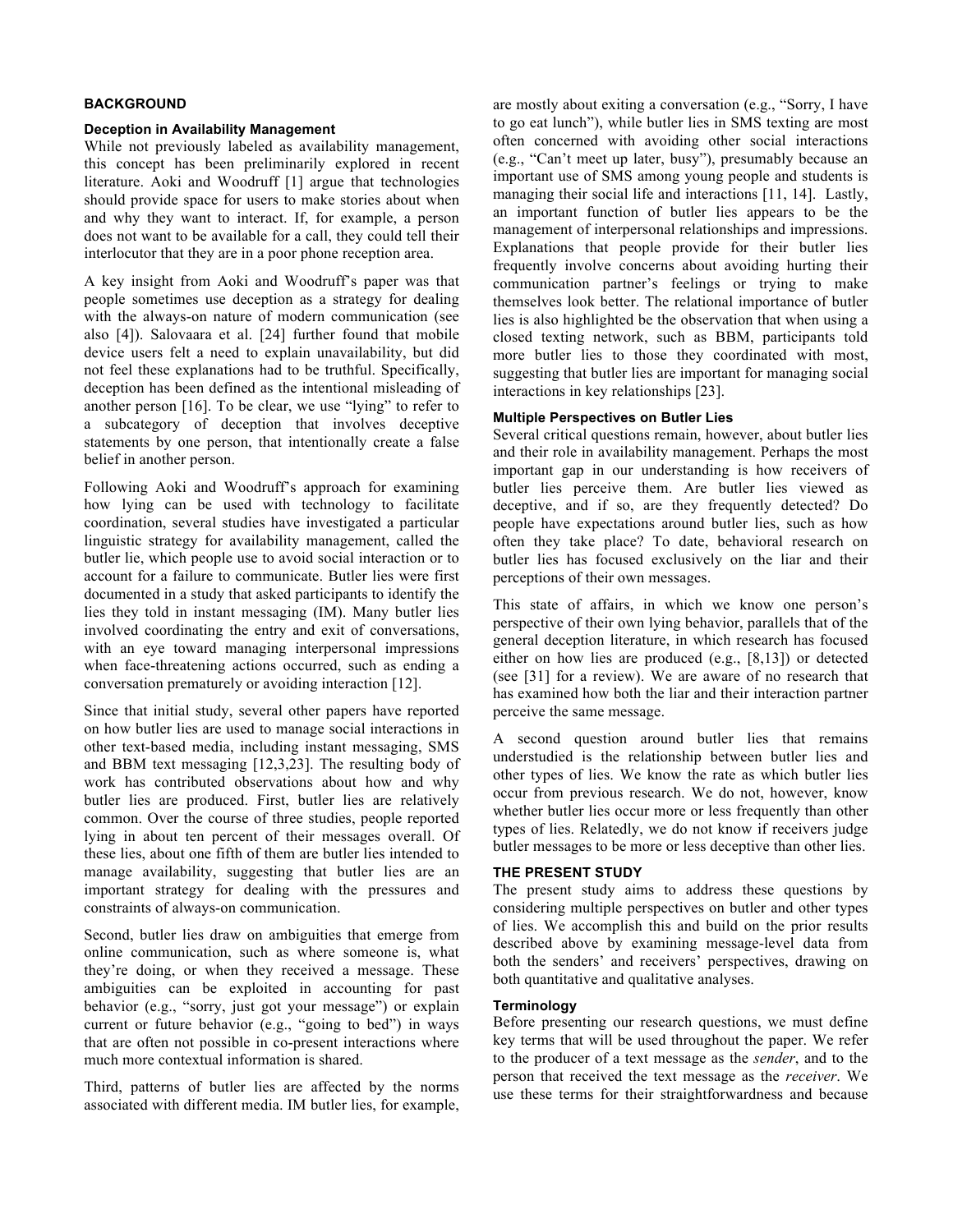they align with the structure of the technology (in which each message has a clear sender and receiver). At the same time, we acknowledge two drawbacks to these terms. First, and most importantly, language use is a dynamic and collaborative process, and autonomous models of language that assume a sender transmitting a message to a receiver have been shown to be overly simplistic [7]. Second, communication partners are both senders and receivers of messages. Despite these drawbacks, we use these terms to be clear about participant roles for any given text message.

Next, we consider two types of deceptive messages. Following previous research, we separate messages into two broad categories: 1) *butler messages*, are those that pertain to the entry, exit or arranging of social interactions [12], 2) *other messages*, which refer to messages that served different purposes. Thus, deceptive butler messages are *butler lies*, and other deceptive messages are *other lies*. In using these terms, we recognize that the other lies category will involve many kinds of lies, many of which have been more extensively studied by others (e.g., [8]).

## **Research Questions**

Our first question concerns the rates at which lying occurs and is expected to occur. That is, how often do senders report lying in butler messages relative to other messages? Given the pressures we note above on managing availability, we wondered whether butler messages would be deceptive more often than other messages. We also wondered how often receivers expect senders to lie to them. In particular, do receivers expect butler messages to be deceptive more or less frequently than other messages?

## **RQ1: What are the actual (sender perspective) and perceived (receiver perspective) rates of lying in text messaging?**

RQ1 examines independently the rates at which senders tell and receivers expect deception in their SMS conversations. By combining these two measures we can assess the accuracy with which receivers detect lies, another area that previous studies have not explored.

Previous work more generally on the detection of deception has shown that people are not particularly accurate at detecting deceptive messages. A recent meta-analysis of laboratory studies, in which participants were presented with equal numbers of deceptive and truthful messages, showed an average accuracy rate of 54%, only slightly above chance [5]. Even under circumstances that would seem most favorable to those assessing lies, such as when participants receive detection training prior to making their assessments, accuracy rates still do not exceed 75% [9].

This 54% accuracy rate may be an artifact of study designs, however. Accuracy rates are impacted by the *truth bias* [19], which is the reliable tendency for people to assess messages as truthful. As such, when a set of messages contains more lies, the truth bias should lead people to make more errors be less accurate. Levine et al. [16] demonstrated this by varying the proportion of deceptive messages presented to participants, and found that this proportion had a linear relationship with detection accuracy rates. When half of the messages were deceptive, participants' accuracy rates were about 50%, or similar to the chance rates noted above. On the other hand, when no messages were deceptive accuracy improved to 65% [17].

This effect of truth bias on accuracy has important implications for everyday conversation. While deception is considered to be a common element of communication, previous research suggests that only a small fraction of all messages sent involve deception [8,13,3], but this can vary considerably between individuals [25].

Given this background, we wondered if there would be any differences in how accurately receivers perceive butler and other messages as deceptive. If, for example, RQ1 reveals a difference in the proportion of deceptive messages produced by senders between butler and other content, this may affect receiver's accuracy [16]. Additionally, there may be truth bias differences between butler lies and other lies. If RQ1 reveals that receivers are more or less suspicious of butler messages relative to other messages, this may also impact accuracy. We asked:

## **RQ2: How accurate are receivers when predicting which messages are deceptive?**

The previous two research questions focused on the act of producing and perceiving deceptive messages. We are further interested in the emotional impact of these deceptive acts. Past psychological research has identified that people experience discomfort when telling lies in everyday life [32]. Additionally, some have argued that deception can undermine personal relationships [20] while research on butler lies suggests that they can actually be face-saving and supportive of relationships [12].

Our final research question focuses on the potential emotional impact of telling and perceiving butler lies, another area not previously investigated. Past studies on butler lies have yielded data about the senders' emotions when sending a butler lie, but have not investigated the receivers' side. The design of the present study allows us to collect multiple perspectives on the same messages for the first time. Thus we can compare the emotional impact of these types of messages on both senders and receivers.

## **RQ3: What is the emotional impact of telling and being told butler lies?**

# **Method**

We use a combination of qualitative and quantitative methods. Quantitative analyses are used to address the three research questions, and qualitative analyses provide more depth in understanding participant's perspectives.

## *Participants*

Participants included 82 dyads (164 individuals), all students at a large U.S. university. We have demographic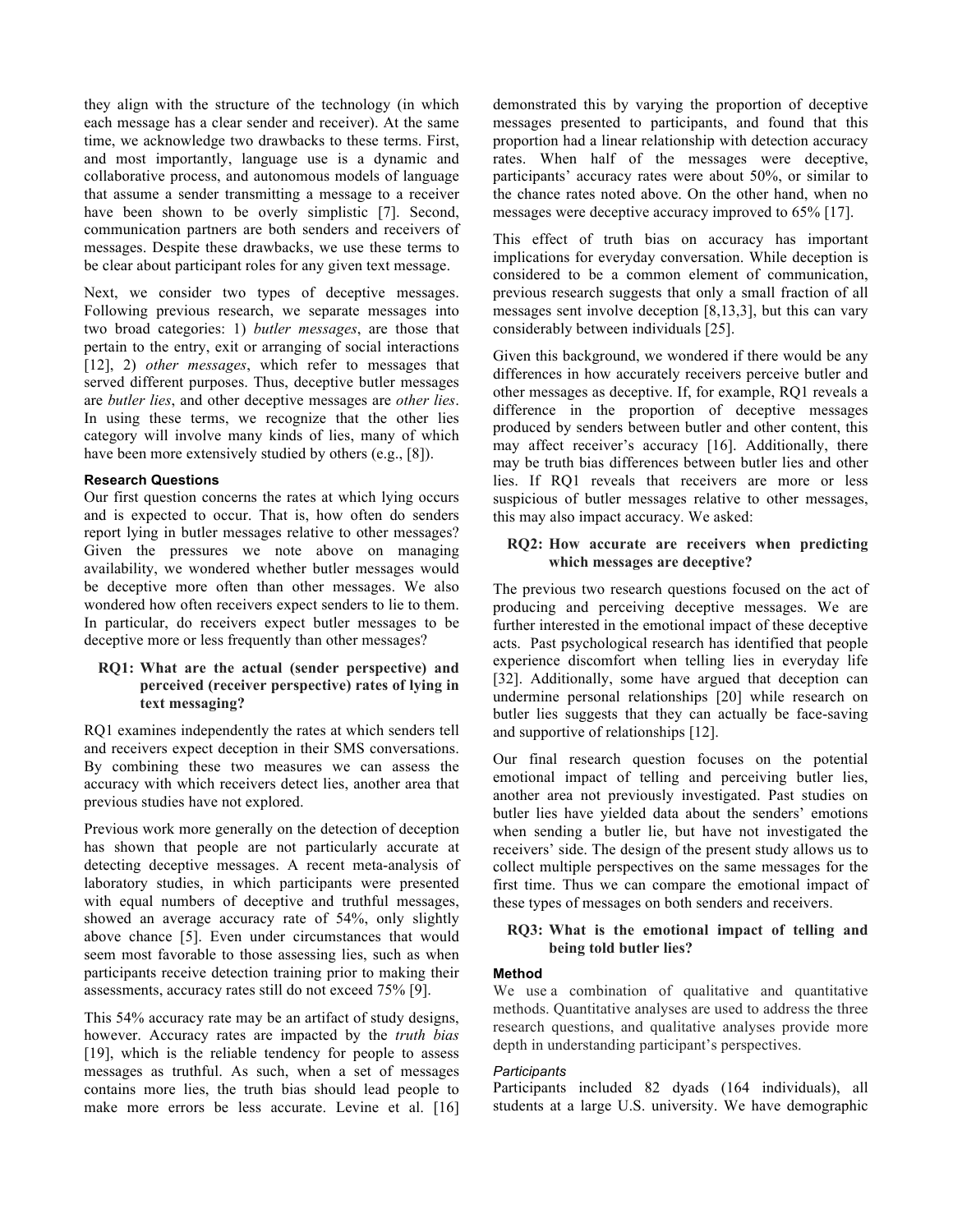information from 126 participants. Their ages ranged from 18-34 (M=20.85), and 72% were female. This is in contrast to the overall undergraduate population (50% female), which indicates possible selection bias. On average, participants had used some form of text-based messaging for 5.86 years. Due to a database failure, demographic information for the other 38 participants was not recorded.

Students were recruited via an on-campus web-based recruitment system, and signed up for the study in pairs, with instructions that their partner should be somebody with whom they exchange texts with on a regular basis and have a friendly – but specifically non-romantic – relationship. Virtually all participants (93.3%) brought friends as partners, so there was little variance in relationship type. All received either course credit or \$10.

## *Procedure*

Participants arrived in pairs and the procedure was explained to them, clearly indicating that they would be entering messages in an online survey and that their partner would then see these messages. Partners were then separated and seated at individual computers for the duration of the study. After completing an online consent form, they read a short tutorial, which provided definitions and examples for deceptive content and butler content. The deception tutorial provided a clear definition of deception (based on the definition cited above) along with several examples and counter-examples. The butler tutorial was developed for this study, but used a similar approach and was tested with members of our laboratory.

Next, participants completed a short questionnaire including demographic questions and questions about their text messaging behavior (e.g., how long they have used text messaging, people with whom they most often exchange text messages). They then completed Phases 1 and 2.

Phase 1: Using a web-based questionnaire, each participant entered the last 15 text messages that she had sent to her study partner (or fewer if she had not sent 15). The number of messages entered per participant ranged from 3 to 15 (Mode = 15), with only 16 participants providing fewer than 15 messages. For each message participants indicated whether the message was deceptive (measured using a 6 point scale, anchored by 0, "not deceptive," and 5, "extremely deceptive"). If a message was marked as deceptive, participants explained why the message was deceptive, and indicated how bad they would feel if the receiver found out the message was deceptive (measured using a 5-point scale, anchored by 1, "would not feel bad at all," and 5, "would feel extremely bad").

Each participant also answered questions about their relationship with their study partner, both in terms of their<br>categorical relationship (e.g., "family member," categorical relationship (e.g., "family "acquaintance," "close friend") as well as the closeness of their relationship (5-point scale, anchored by 1, "not close at all," and 5, "very close").

Phase 2: In this phase, participants rated the messages just submitted by their partners. For each message read, participants indicated whether they believed the message was deceptive (using the same scale noted above). If they believed a message was deceptive, they were asked to explain why they thought so and to indicate how bad they would feel if they found out the message actually was deceptive (using the same scale described above).

#### *Message Coding*

Of the 2,341 messages we collected, 239 were marked deceptive by senders and 215 were judged deceptive by receivers. We coded these messages for jocularity to exclude messages that were clearly not intended to create a false belief in the recipient (e.g., the message "lol" was not technically true because the participant was not actually laughing out loud, but was not likely intended to mislead the recipient; see [12]). All messages marked as deceptive by senders or receivers were coded for jocularity by two independent coders. The coders together rated a subsample of messages until they reached 80% agreement, and then independently rated the remaining messages. Percent agreement between coders was 92.5% for sender ratings and 89.0% for receiver ratings. Twenty messages initially rated as deceptive by senders and 25 by receivers were coded as jocular and treated as non-deceptive.

Senders indicated that 450 of the messages contained butler content. To verify that butler lies had been correctly identified, we then coded the 219 deceptive messages for butler content, as defined above. For example, "I like your dress." was other content while "I'm on my way." was considered butler content. The coders first rated a sample of these messages and after they reached 80% agreement they continued independently. Final percent agreement between coders was 77.3%. We then tested the rate of agreement between coders and participant ratings for the butler lies and the percent agreement was 71.7%. As this was an adequate rate of agreement, participants' butler content ratings were therefore used for the non-deceptive messages. In total, 474 messages were coded as butler content and as 1,867 other content.

# **RESULTS**

We divide our presentation of results according to the research questions presented above, followed by a qualitative discussion of messages and their explanations.

## **RQ1: What are the actual and perceived rates of lying in text messaging?**

#### *Rate of lying*

Our first research question focused on the actual (sender perspective) and perceived (receiver perspective) rates of lying in text messaging. First we looked at the percentage of deceptive and non-deceptive messages containing butler and other content. In our corpus of 2,341 messages, 219 (9.4%) were coded as deceptive based on the senders' ratings and explanations. One hundred sixteen (6.2%) of the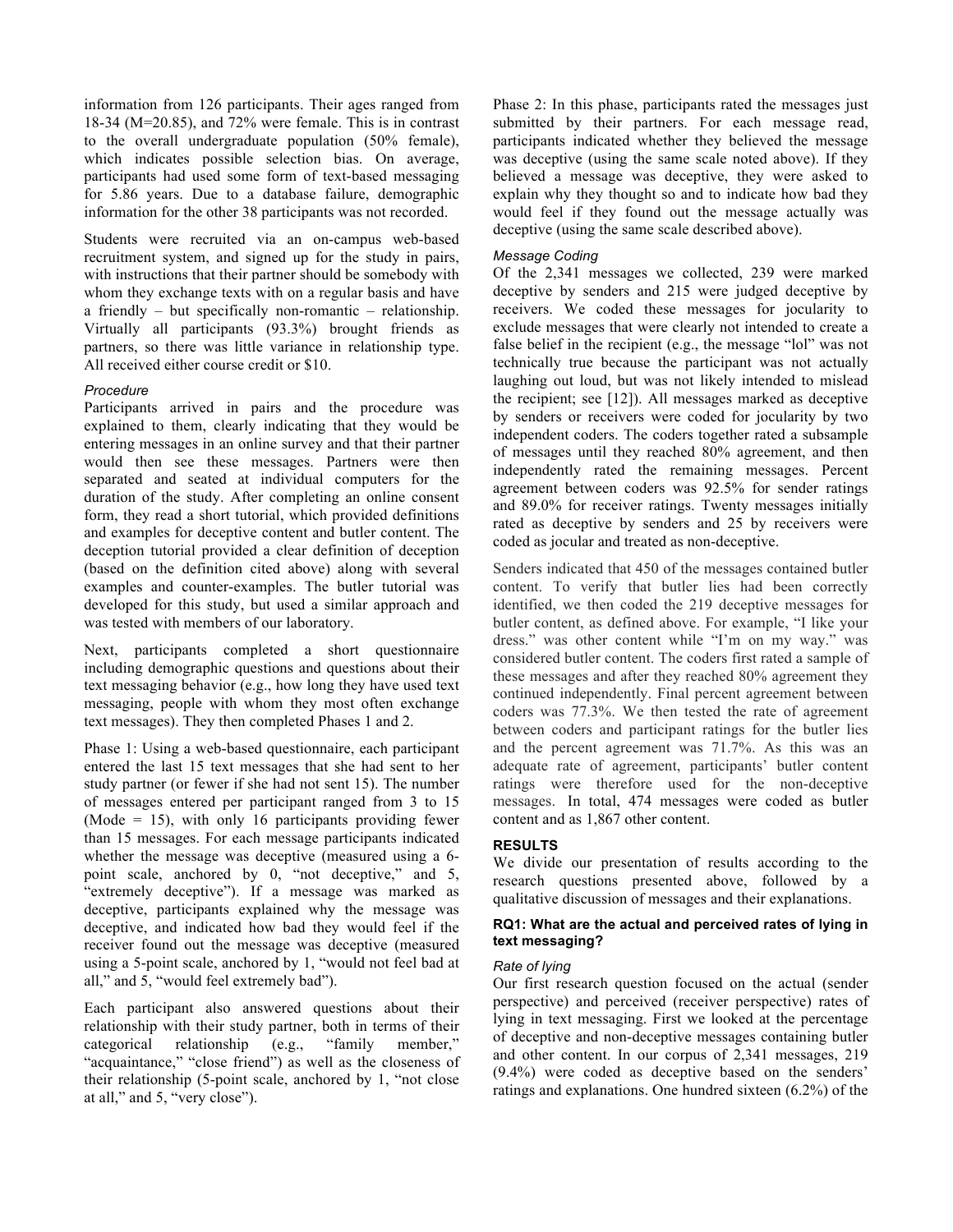1,867 other messages and 103 (21.7%) of the 474 butler messages were deceptive.

To examine rates of deception, we used a linear mixed model with rate of lying as the dependent variable. In this model, messages were nested within participants, participants were a random variable nested within pairs, and pairs were also set as a random variable. Relationship closeness and content type (butler vs. other) were included as fixed variables. The results of this model suggest that, when controlling for relationship closeness, senders produced a significantly higher proportion of lies in butler content ( $M=27.1\%$ ,  $SE=1.5\%$ ) than in other content ( $M=$ 6.4%, SE=2.0%),  $F[1,168.08] = 47.06$ ,  $p < 0.001$ <sup>1</sup>. Thus the rate of lying in messages about social interactions (entering, exiting, or arranging), or butler messages, was higher than the rate of lying in other messages. However, the difference in the severity of deception between butler and other messages was not significant.

## *Perceived rate of lying*

 $\overline{a}$ 

Next we looked at the percentage of messages perceived to be deceptive by receivers. Again, we looked at the difference between messages containing butler content and other content. Of all messages, receivers perceived 192 (8.2%) as deceptive, including 23 (9.1%) of the 474 butler messages and 149 (8.0%) of the other messages.

We used the same linear mixed model described above to examine the perceived rate of deception as a function of content type (butler vs. other) while controlling for relationship closeness. The difference between the perceived rate of lying for messages containing butler and other content was marginally significant, F[1,230.41]=2.75, p<0.1. On average, receivers perceived more butler messages  $(M=10.4\%, SE=1.5\%)$  to be deceptive than other types of messages  $(M= 8.0\%, SE=1.4\%)$ . These data suggest that receivers perceive butler messages as marginally more likely to be deceptive than other messages.

Figure 1 shows the average rates of sent and perceived lying for butler and other messages. Several important patterns, supported by the statistical analysis above, are visible. First, the receivers' estimate for the rate of lying in other messages was remarkably similar to what the senders reported actually producing (8.0% vs. 6.4%). In contrast, the receivers substantially under-estimated the rate of lying for butler messages, estimating less than half the actual rate that the sender reported producing  $(10.4\% \text{ vs. } 27.1\%),$ suggesting that senders were lying in their butler messages more than was anticipated by receivers.



**Figure 1: Comparison of actual and perceived rates of lying**

While these data tell us about the rates of actual and perceived lies in the partner's text messages to one another, they do not tell us about how *accurately* the receiver detected lies. This is addressed in the next section.

## **RQ2: How accurately do receivers predict deception?**

Our second research question focused on the accuracy of receivers when perceiving deceptiveness in text messages. We examined the sender and receiver indicators of actual and perceived deceptiveness for each message.

Overall, receivers correctly judged 2024 of the messages for an overall accuracy rate of 86.5%, including 373 (78.9%) of the 474 butler messages and 1,650 (88.4%) of the 1,867 other messages.

We used the same linear mixed model as above to test for accuracy as a function of content type while controlling for relationship closeness. The difference in accuracy rates between other  $(M=87.1\%$ , SE=1.6%) and butler messages (M=71.1%, SE=1.8%) was statistically significant, F[1,222.47]=18.82,  $p<0.001$ , suggesting that receivers were less accurate in detecting butler lies than other lies.

When these data are considered along with the results from RQ1, we see that receivers substantially underestimated the rate at which butler lies are produced, and consequently that they are significantly less accurate at detecting them.

## **RQ3: What is the emotional impact of lies?**

Our third research question focused on senders' emotions when sending deceptive messages and receivers' emotions when they believed they were lied to. We asked senders how bad they would feel if their partner found out they were lying, and receivers how bad they would feel if they found out their partner was lying. We refer to this here as the emotional impact rating.

We again used a linear mixed model with average emotional impact rating as the dependent variable. In this model, messages were nested within participants,

<sup>&</sup>lt;sup>1</sup> Note that the denominator degrees of freedom in linear mixed models are estimated using a Satterthwaite's approximation, which can yield non-integer degrees of freedom [27].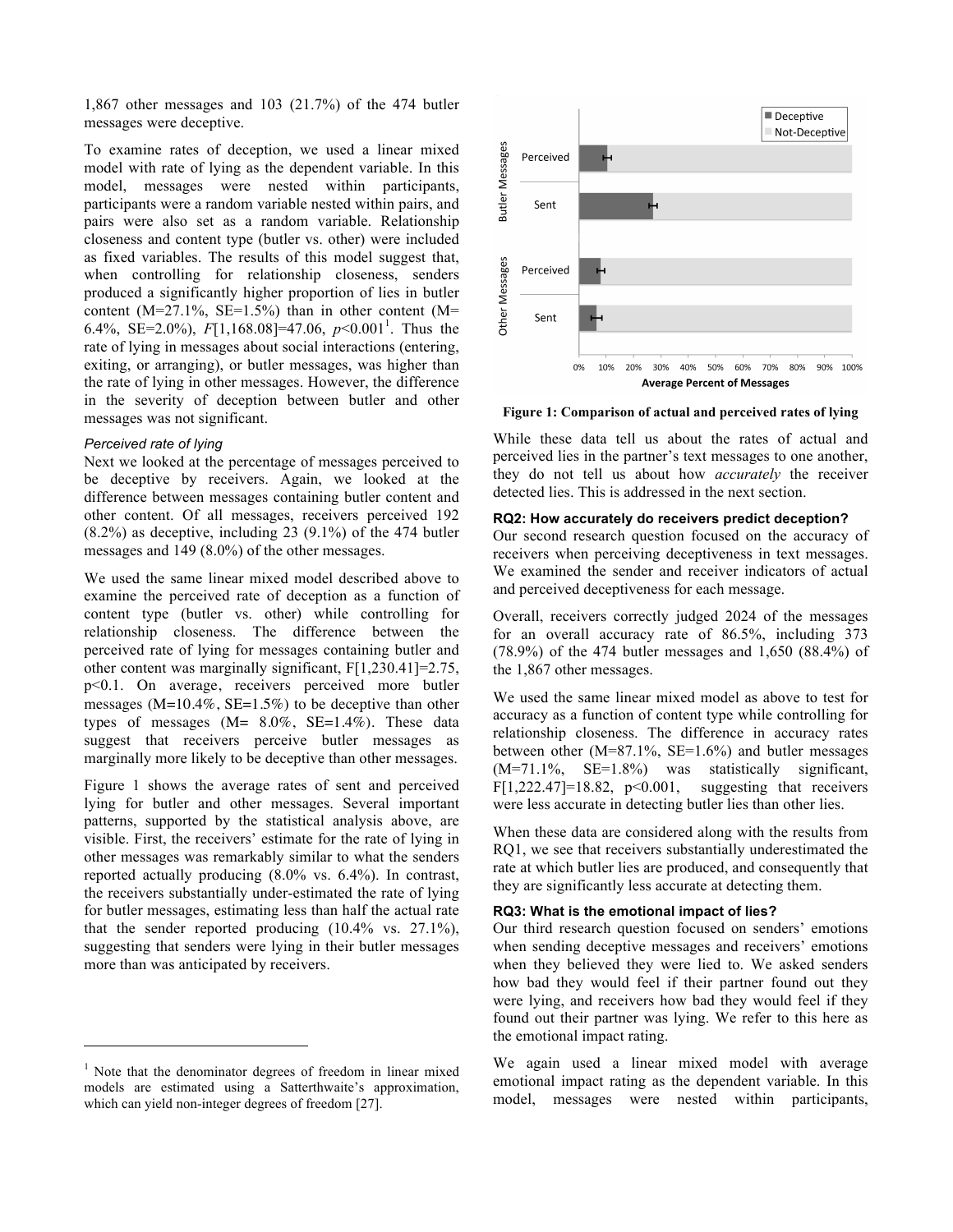participants were a random variable nested within pairs, and pairs were also set as a random variable. Relationship closeness, content type (butler vs. other content), and role (sender or receiver) were included as fixed variables. The results of this model indicate that senders feel significantly worse about deceptive messages (M=1.75, SE=.08) than receivers (M=1.53, SE=.07), F[1,303.09]=8.3, p<.005. There was no effect of content type and no interaction between content type and role.

We then separated these deceptive messages into those that were detected as deceptive by receivers, and those that were not, as we were interested in whether that affected the emotional impact of lies. For non-detected deceptive messages, there were no significant differences between content type and role, and no significant interaction.

For detected deceptive messages, however, on average senders felt significantly worse about deceptive messages  $(M=2.09, SE=.16)$  than receivers  $(M=1.40, SE=.16)$ , F[1, 34.82]=12.18, p<.001 (see Figure 2). There was no significant effect of content type and no significant interaction between content type and role.

Overall, this pattern of results indicates that senders feel worse about lying than receivers feel about being lied to, but only when the lie is detected. In general, these data are consistent with previous research indicating that people experience negative emotions when lying [32]. The present data indicate that, in fact, people also feel worse when they are the target of the lie. Although senders felt worse than receivers when telling detected lies, their emotional responses were indeed correlated for both butler (r=.25,  $p<0.05$ ) and other lies ( $r=.27$ ,  $p<0.05$ ), suggesting that the emotional impact of telling lies in text messaging was felt similarly for both senders and receivers.

Given these important emotional effects associated with butler lies, we next sought to examine the relational effects and functions of butler lies by examining the explanations that our participants provided about their lies and their perceptions of their partner's lies.

## **Analysis of Messages and Explanations**

To better understand how people perceived messages as butler lies, we examined their explanations for why they perceived messages to be deceptive. We found that, generally, there were two themes in their explanations.

#### *Relational Coordination*

Many messages were rated deceptive based on a combination of the receiver's understanding of their partner and expectations around the situation.

In some cases, butler lies were used simply to expedite the coordination of interaction, such as ensuring co-presence for a later conversation. One participant, for example, texted "*I'm walking in the upstairs door right now.*" Their partner correctly identified this message as deceptive, noting "I don't think he was actually walking in the door. I



**Figure 2: Emotional impact ratings for detected lies**

think he was a little further away." This exactly reflects the sender's explanation, "I was not yet near the door. i could see it... but I was still about 50 yards from being there. Written to assure the message receiver that I would be there shortly plus by the time she saw it, I might actually be at that place." Neither of them indicated they would feel bad if this was known to be deceptive, as both rated the emotional impact as '1,' the low point on the scale, reflecting the implicit purpose of expediting co-presence at the door and the low stakes of the deception.

As participants tended to come to the lab with people they knew relatively well, their explanations often referenced prior experience with the partner. This experience also affected how butler lies were used and interpreted. In one case, for example, the sender texted "*I'm going to bed.*" The receiver rated the message as deceptive, explaining, "knowing this person i highly doubt this is a true statement." In fact, the message was deceptive, with the sender explaining "...it was already near midnight and he hadn't shown up. i was pissed and wanted him to think i didn't care if he was coming or not." Here the explicit message was to convey unavailability for interaction, but the implicit message – which draws on a shared understanding of expected bedtimes – was to convey frustration and possible trouble in the relationship. The sender's explanation makes clear that they were acting strategically and in anticipation of a particular response from the receiver, and the sender's emotional impact rating ('1') reflects this intent to convey frustration. The receiver did not provide an emotional impact rating.

There were also cases where implicit relational messages were more positive or routine. One participant, for example, texted "One last game sweety (sic)," with emotional impact rating of '3' His partner rated this as deceptive, noting that "usually he says one last video game and ends up playing two or three more games," but rated the emotional impact as '1'. The sender did indicate that the message was deceptive, explaining that "I texted saying that I would be playing one more game to express the fact that I would be leaving soon. In reality I don't believe I was going to come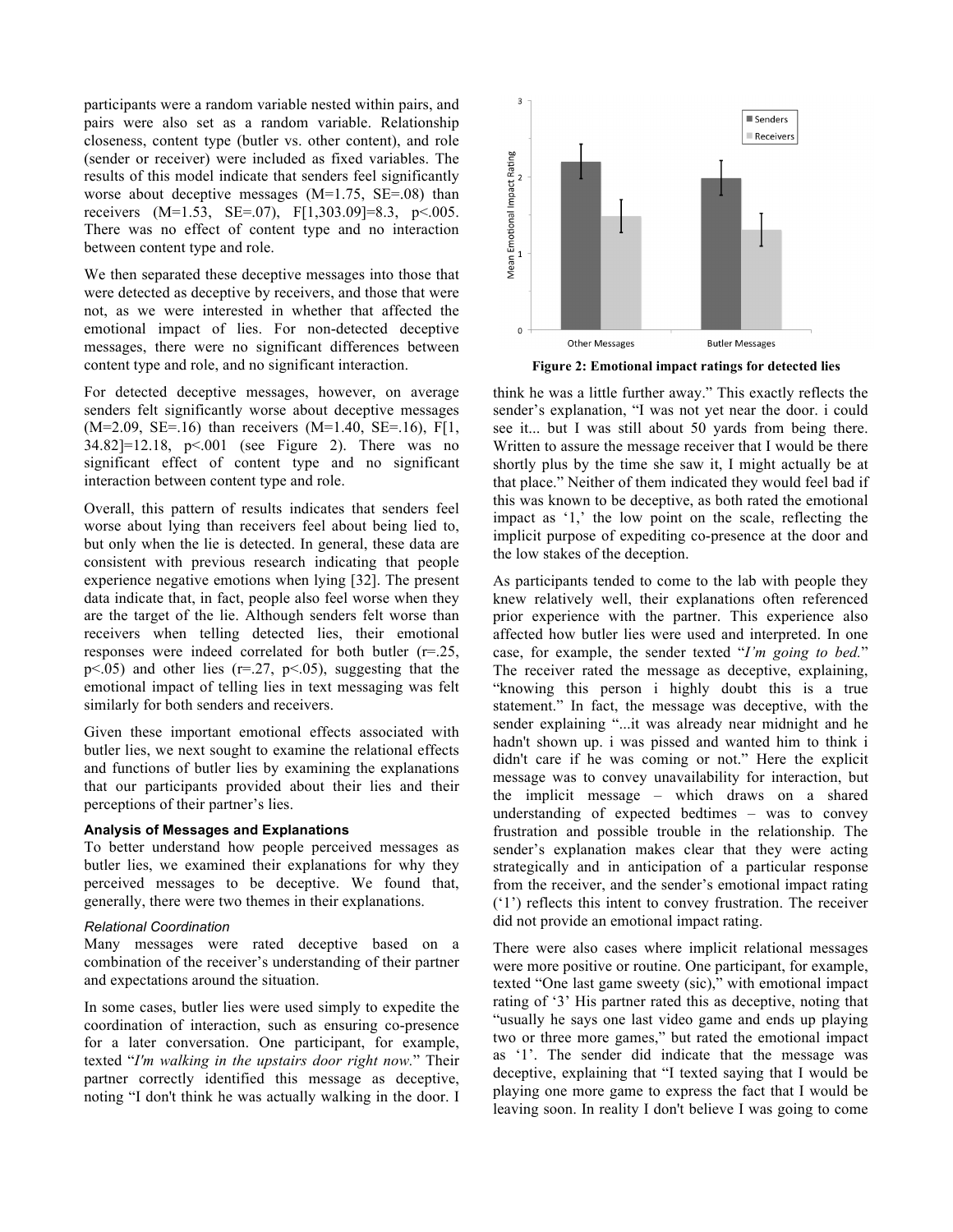back soon. Most likely it would still take some time for me to come back." Both sender and receiver explanations here reflect an understanding that this message is not literally true, and some shared sense that the actual purpose of the message was to convey that the sender would continue playing games, but be available later. That the sender feels worse about the deception than the receiver, moreover, is consistent with the above analysis, and suggests that the recipient is willing to accept the deceptive message.

As noted above, many true messages were also perceived as deceptive. This was often true when the message involved a common butler lie. One participant, for example, texted "*Hii sorry I didn't have ym hpone* (sic)," which was not marked as deceptive. The receiver, however, marked it as deceptive, rating emotional impact '1,' and explained, "I bet she had her phone just mentally texted back (read it and forgot to respond)." This combination of the plausible explanation and ambivalence about the deception (i.e., the receiver would not feel bad) suggest a willingness to accept the message whether it is true or not.

Receivers were not always willing to accept deceptive messages, however, and their explanations sometimes revealed frustration or the desire to confront their partners. One participant, for example, texted "*ok sry 4 my horrible txting abilities i am done that awful wrk sht!* (sic)" This seemed to frustrate her partner, who rated the emotional impact '2' and said that "The fact that she didn't text me back for a long period of time because she was busy with 'wrk sht' was deceptive, because she had time to eat two different leisurely lunches with friends as she later told me but not 10 seconds to text me back?". The deception here was subtle, moreover. The sender marked the message as deceptive with an emotional impact of '2' though she was, in fact, working on a worksheet, but also admitted to having time for replying to texts from others (but does not mention lunch): "I wasnt able to respond to several of her texts that morning because I had a worksheet to do. However, i did send a few texts which needed to be immediately received from some other people, while I was doing my work."

This is interesting in that there is a mutual recognition that the message sender is conveying the message that she is too busy to interact with the recipient, but not too busy to interact with others. The recipient is thus unhappy not that the sender could not talk to the recipient, but that the sender had time to talk to others and not the recipient. This highlights an important tension in the management of social inattention: that people juggle many different priorities, and thus different levels of availability for different others. Successful balance of these tensions seems to require either that the process of managing these interactions be shielded from view (e.g., via ambiguity about what is actually taking place), or reflect a mutual agreement about priorities. Otherwise the result is the type of frustration revealed here.

## *Factually False Messages*

In some cases, participants knew messages to be factually false, so could classify them as deceptive outright. Often this was because they had other sources of information available when they received the message. One participant, for example, texted "Yo, come up to 205. [Fred] just got here, he just started drinking. [Bob]'s here too." His partner rated this as deceptive, noting that "I knew for a fact that our friend [Fred] had been drinking for awhile." In fact, the sender's explanation confirms this, saying that "I said that [Fred] had just started drinking, but he had actually started drinking 3 hours earlier and was hammered…."

In another case, the recipient had additional information at the time of the study that they did not have when they received the message. One participant deceptively said "i am walking about want me to meet u sumwhere and take u" (explanation: "I was walking about previously, but was actually currently in my room.") Her partner correctly rated this message as deceptive, explaining "A few minutes later she said she was in [her dorm] so she probably wasn't 'walking about.'" This is, of course, somewhat problematic in that the rating of deceptiveness is retrospective, rather than "in-the-moment." Thus, this is more an artifact of our study design than a reflection of participants' immediate perceptions upon receiving the messages. This occurred only a small number of times in our data set, however, so should not affect the results above.

# **DISCUSSION**

We have presented evidence from quantitative and qualitative analyses of butler lies used in a population of American university students, from both the senders' and receivers' perspectives. The data suggest that, proportionally, butler lies occur more frequently in everyday text messaging than other types of lies, and that receivers have less accurate perceptions about the expected rate of deception – as measured via the proportion of messages that they identified as deceptive – for butler lies than other types of lies. Receivers also tended to be less accurate at detecting which butler messages were deceptive than other types of lies. On average, senders reported feeling worse about their deceptive messages than the receivers. We saw from the explanations participants provided that messages were perceived to be deceptive when considered along with additional information about the situation or the individual, or when they contained verifiably false facts.

Our first major finding is that a significantly higher proportion of butler messages were deceptive when compared with other messages. The implication is that deception is a common practice in availability management via text messaging, and appears to occur more frequently than other types of everyday deception [8]. This suggests evolving social norms around availability management practices, a reaction consistent with recent work suggesting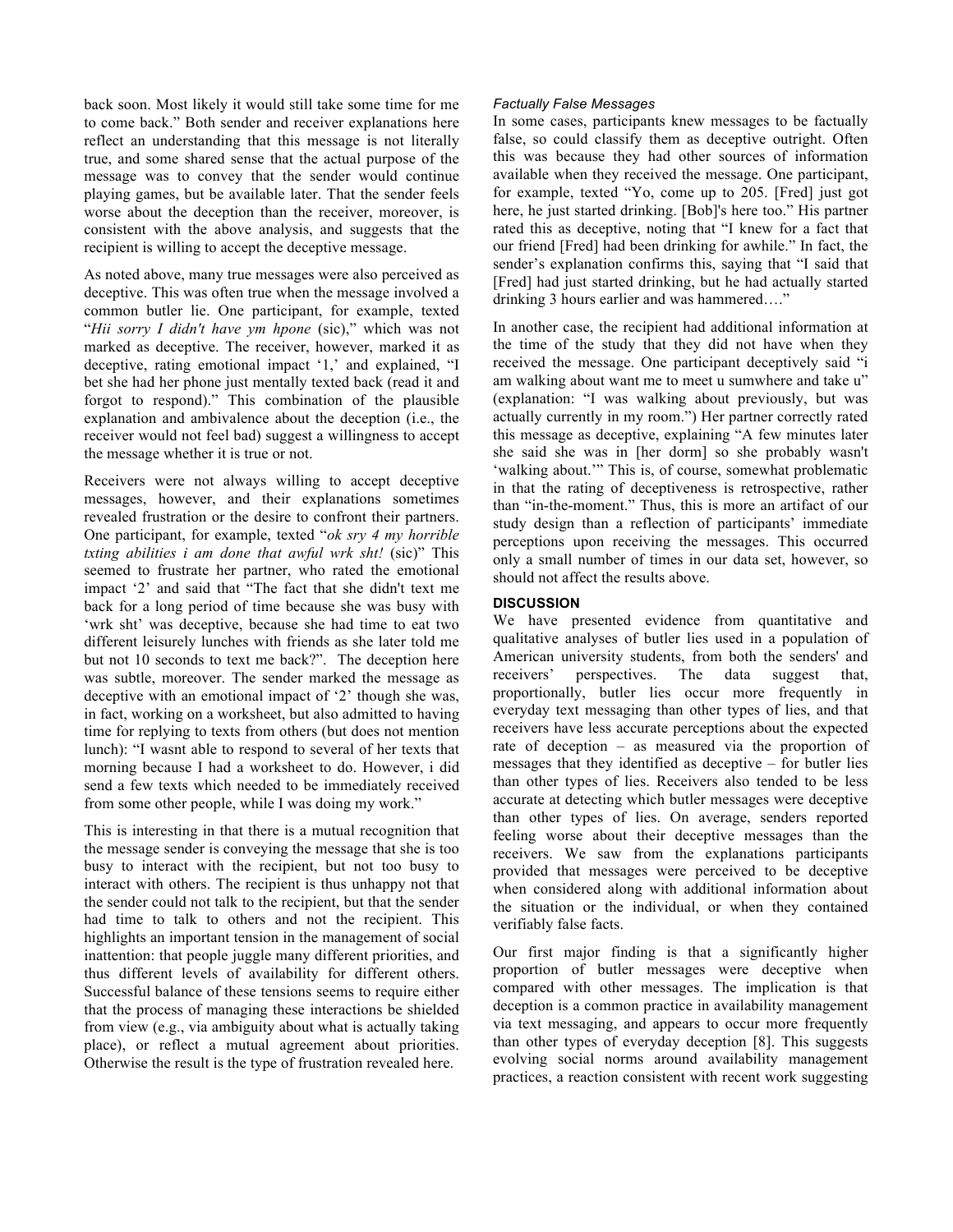that people feel pressure to be connected constantly and commonly seek to avoid communication [1,33].

We next looked at people's expectations around deception. Receivers expected marginally more butler lies than other types of lies, suggesting that they were more suspicious, or less truth biased, for butler messages than other messages. Despite this reduced truth bias, receivers significantly underestimated the actual frequency of butler lies, with the expected rate of deception less than half that of the actual rate. Moreover, receivers detected butler lies less accurately than other lies. The implication of these results, particularly when combined with analysis of the explanations participants provided, is that people expect to be lied to about availability management, even if they do not always know when. This points toward the possibility of a more nuanced approach to understanding deception in availability management, in which people's expectations and overall relational goals are considered alongside the literal message text and deceptive practices.

Considering the detection result in more detail, why did receivers perform so poorly at detecting butler lies relative to other lies? There are several possible explanations for this. One is that butler lies are simply lower stakes than other lies and thus harder to detect, similar to "little white lies." Previous research has pointed out that lies not involving high stakes (e.g., punishment or significant reward) are difficult to detect [10]. This explanation, however, seems unlikely given that the emotional impact between butler lies and other lies was virtually identical, suggesting that the stakes of butler lies are not necessarily lower than other kinds of lies.

Our findings point to a second, more plausible explanation, that accuracy rates are directly related to the increased proportion of deceptive butler messages produced by the sender and the receiver's failure to fully anticipate this higher rate of deception. As Levine et al. [16] suggested, the truth bias plays a major role here in that people expect most statements to be true. Our receivers expected about 92% of butler messages to be truthful, when in fact senders reported telling truthful butler messages only about 73% of the time. This mismatch generated by the truth bias, we argue, underlies our participants low accuracy in detecting butler lies relative to other lies. In terms of the bigger picture, this pattern of results suggests that people have not yet adjusted their expectations around the frequency with which butler lies are used in managing availability.

All of this is especially interesting in light of our finding that senders were more emotionally impacted by lies than receivers. On the one hand, this is consistent with previous research that has shown people to experience negative emotions when lying [32]. What is novel here, however, is that our data provided multiple perspectives on the same messages, which allowed us to discover that 1) liars not only feel bad, they actually feel worse than the target of the lie, and 2) the emotional impact of the lie on the sender and

receiver are correlated, suggesting that both parties are aligned in their perceptions of how emotionally negative the deceptive message may be.

Again, this points toward the possible utility of a more nuanced approach to deception in availability management. Indeed, prior work has shown that deception is an everyday behavior [8] and our findings suggest that people expect to be lied to, although they have trouble identifying the specific deceptive messages. If a receiver expects to be lied to, particularly in situations where they know the liar and understand possible implicit relational messages, it is reasonable that they would not be upset when it happens. The sender cannot be sure that the receiver is expecting deception, however, so it is reasonable for them to be more adversely emotionally impacted. Further research is needed to fully understand the emotional effects of butler lies.

## **Implications for Design**

It is clear from our findings and prior work [12,3,23] that butler lies are a commonly used linguistic strategy for availability management that draw on ambiguities resulting from features of communication technologies and the social norms surrounding their use. Our analyses here strongly suggest that senders and receivers of messages recognize the social value of these messages, even when receivers believe them to be false. Moreover, receivers are not very accurate in detecting butler lies.

A naïve response to these results would be a push to design systems that make it easier for people to detect when they are being deceived, thus improving accuracy and reducing deception (but ignoring social value issues discussed throughout this paper). Interestingly, this is exactly what designers of recent commercial systems have done. Despite the potential value in the types of ambiguity commonly drawn on in butler lies, these appear to be under threat. BBM and Apple's iMessage both provide notification when a text message has been read, for example; and Lotus Notes provides a similar feature ("return receipt") in its email system. Automatic location sharing is also becoming more common, and already accompanies status updates and other posts made via GPS-enabled mobile devices on Facebook. Location-aware messaging is also available on some systems, and location sharing is facilitated by systems like foursquare, Facebook, Latitude, Glympse and Twist.

Our results suggest that designers should not – and users likely will not – take this additional information at face value. Reynolds et al. [23] observed BBM users, for example, who intentionally delayed opening messages to avoid generating "read" notifications; and Birnholtz et al. [2] observed an office in which it was not normatively acceptable to use the return receipt feature in Notes. This builds directly on Aoki and Woodruff's [1] notion of making space for stories, and our results build further on these ideas by showing people expect to be deceived some of the time, and are careful consumers of these messages. They also value the social niceties conveyed and enabled by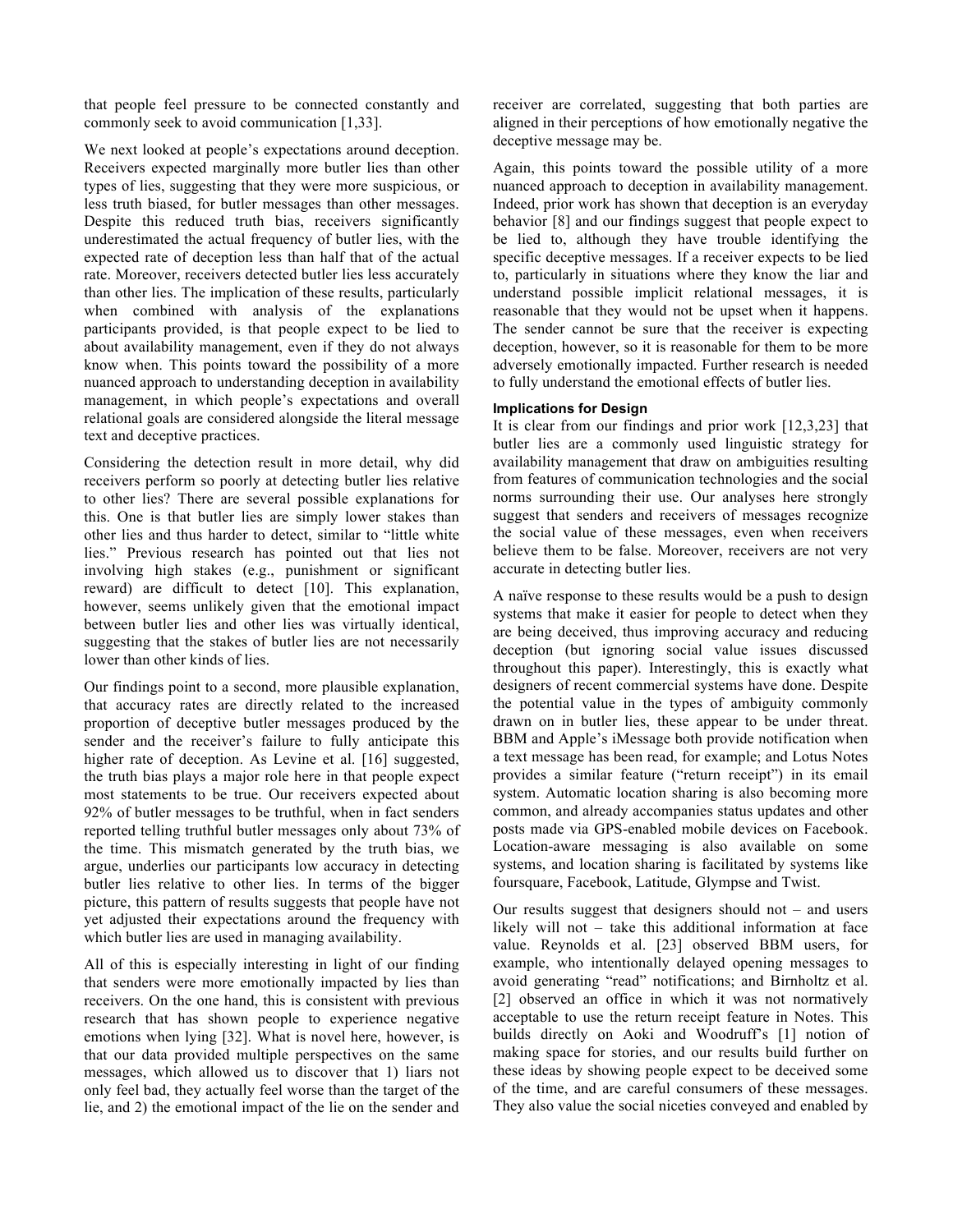these practices, however. In other words, they value having "space for stories."

Our primary design suggestion, therefore, is to allow for more discretion and latitude in the use of these features. At a minimum, this would mean allowing users to turn features on or off selectively. Allowing for some manipulation or obfuscation of automated information could be useful as well. One could set "read" notifications, for example, to appear only after a certain amount of time has passed; and also set "read" messages to appear as "unread." In this way, one could look briefly at a message within the pre-specified time window, and the sender would still believe it to be unread and not be upset by a delayed reply. In effect, such features would create new types of ambiguity around who uses particular features, when they are or are not enabled, and whether or not they are being used to share accurately.

Another finding here from the analysis of receiver explanations is that people use many sources of information in assessing the content of messages. With today's systems, however, it may be difficult for message senders to know what the receiver is aware of (e.g., "Did she see my Facebook post tagged with my Chicago location?"). This can make it more difficult to construct plausible and coherent explanations, as discussed by [22]. We therefore urge designers to consider ways of making message senders in various media aware of information known to be available to a message recipient. In a simple form, this could include a set of checkboxes (i.e., "Receiver may know: \_\_ my location; \_\_ when I read my messages; \_\_ my calendar), with links to the potential source of the information. This will allow senders to craft plausible rationales, even as sources of ambiguity (i.e., who has access to what and what features are enabled) themselves may be ambiguous. To be clear, we are not advocating helping people deceive and possibly hurt others, but we do want to help them manage their availability and avoid communication overload. This means being sensitive not just to the need for ambiguity and crafting plausible explanations, but also sensitivity to factors that influence perceptions and usage of butler lies.

## **Limitations and Future Work**

There are several limitations that should be considered when interpreting these findings, and that motivate important future work. First, we studied students at a university in the United States and these results may not generalize to other populations. However, college-aged young adults are the most active users of text messaging [26], so this sample is useful for understanding everyday text messaging behavior. At the same time, we urge future study of butler lie usage and perception in cultures that may have very different views of deception [18], among other demographic groups that may use SMS differently [26], and in non-social contexts such as work, where behavior may differ as well [2, 15].

Second, our design and recruitment strategy meant that most participants came to the lab with relatively close friends. There was little variance on the dimensions of relationship type and closeness. We can therefore draw few inferences about the role of these factors in availability management. We urge future research that explicitly examines participant interactions with partners from multiple relationship categories (e.g., romantic partners, close family members, distant family, acquaintance, etc.) to more closely examine these phenomena, which we believe likely impact behavior.

Third, our participants were disproportionately female. We ran all analyses controlling for gender and found no gender effects. However, we are missing demographic information due to a database failure for a significant number of participants. We do not know what effects missing data could have on our findings, but we have no reason to expect that data would be significantly different than the demographic data we do have.

Last, our survey method relies on self-reports of lying, and requires participants to be honest about their deceptive behaviors. The method used here, however, in which participants rated and explained actual messages and deceptions, improves upon other self-report deception methods, such as diary studies, that rely on the participants memory for prior conversations. Future studies may improve on this method further by directly collecting messages from participants' phones rather than having them enter them into a survey. Additionally, while the explanations participants provided in this study gave us insight to multiple perspectives on the same messages, future qualitative work is required to more thoroughly explore this rich area through interviews with people who regularly use text messaging.

# **ACKNOWLEDGEMENTS**

This work is supported in part by the National Science Foundation (Award #IIS 0915081). We acknowledge valuable research assistance from Jon Culver, Mark Thomas, and Jin Zhao.

# **REFERENCES**

- 1. Aoki, P., & Woodruff, A. (2005). Making space for stories: ambiguity in the design of personal communication systems. *Proc. ACM CHI*, 181-190.
- 2. Birnholtz, J., Dixon, G., & Hancock, J. (2012). Distance, ambiguity and appropriation: Structures affording impression management in a collocated organization. *Computers in Human Behavior*, 28, 1028- 1035.
- 3. Birnholtz, J., Guillory, J., Hancock, J. T., & Bazarova, N. (2010). "on my way": Deceptive Texting and Interpersonal Awareness Narratives. *Proc. ACM CSCW*, 1-4.
- 4. Boehner, K., & Hancock, J.T. (2006). Advancing ambiguity. *Proc. ACM CHI*, 103-107.